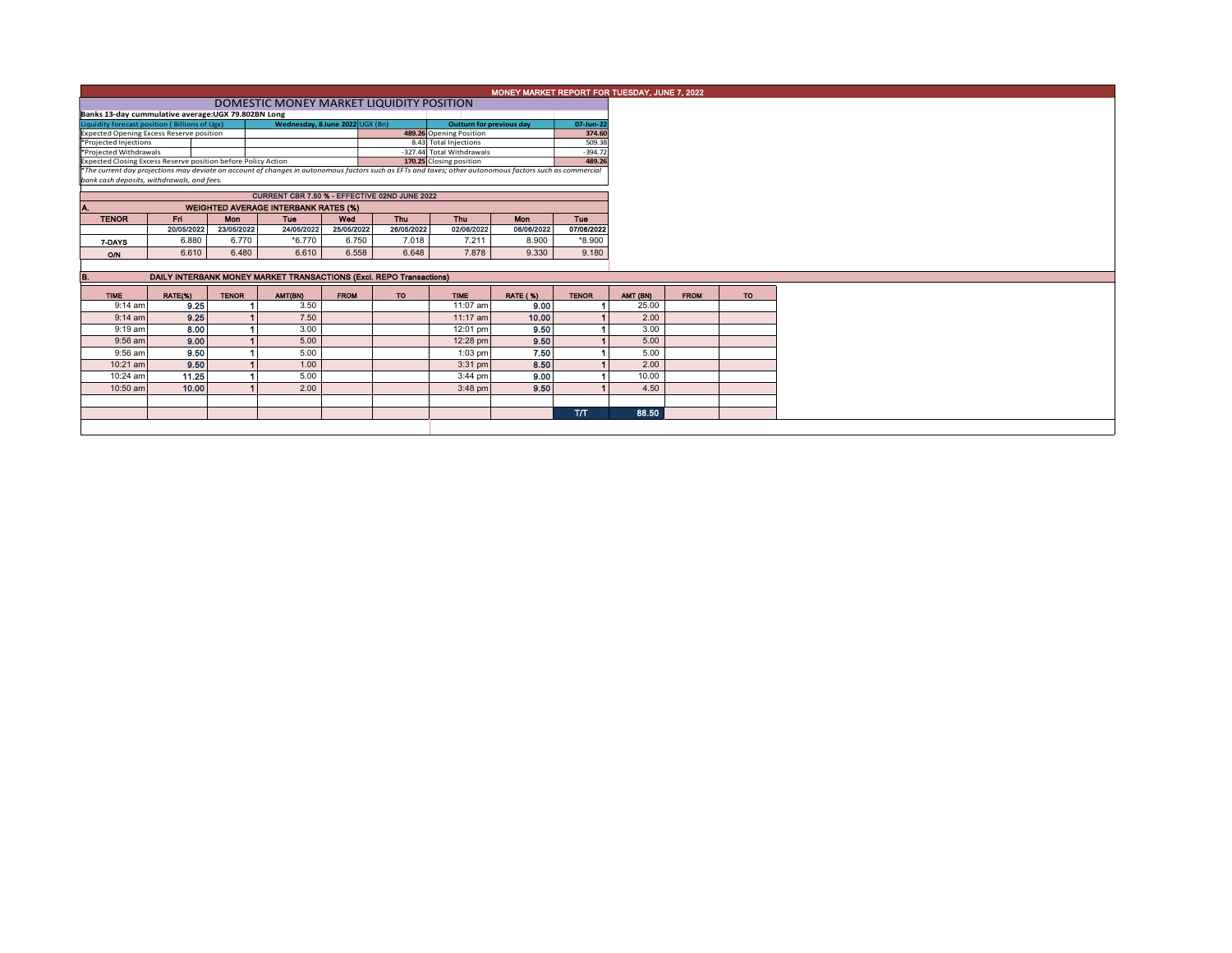| $\frac{C}{9.500}$ |            |            |             | CBR AND THE 7- DAY WAR INTERBANK RATES                                             |             |             |             |                                                                  |             |             |             |             |             |              |            |                          |
|-------------------|------------|------------|-------------|------------------------------------------------------------------------------------|-------------|-------------|-------------|------------------------------------------------------------------|-------------|-------------|-------------|-------------|-------------|--------------|------------|--------------------------|
| 9.000<br>8.500    |            |            |             |                                                                                    |             |             |             |                                                                  |             |             |             |             |             |              |            | $\overline{\phantom{a}}$ |
| 8.000<br>7.500    |            |            |             |                                                                                    |             |             |             |                                                                  |             |             |             |             |             |              |            |                          |
| 7.000<br>6.500    |            |            |             |                                                                                    |             |             |             |                                                                  |             |             |             |             |             |              |            |                          |
| 6.000<br>5.500    |            |            |             |                                                                                    |             |             |             |                                                                  |             |             |             |             |             |              |            |                          |
| 5.000<br>4.500    |            |            |             |                                                                                    |             |             |             |                                                                  |             |             |             |             |             |              |            |                          |
| 4.000             | 16/05/2022 | 17/05/2022 | 18/05/2022  | 19/05/2022                                                                         | 20/05/2022  | 23/05/2022  | 24/05/2022  | 25/05/2022                                                       | 26/05/2022  | 27/05/2022  | 30/05/2022  | 31/05/2022  | 01/06/2022  | 02/06/2022   | 06/06/2022 | 07/06/2022               |
|                   |            |            |             |                                                                                    |             |             |             |                                                                  |             |             |             |             |             |              |            |                          |
|                   |            |            |             |                                                                                    |             |             |             | • Overnight WAR = 7-day WAR CBR rate - Upper bound - Lower bound |             |             |             |             |             |              |            |                          |
| D.                |            |            |             | MONETARY POLICY OPERATIONS MATURITIES PROFILE: (10-JUNE- 2022 TO 19-JANUARY- 2023) |             |             |             |                                                                  |             |             |             |             |             |              |            |                          |
| <b>DATE</b>       |            | FRI.       | <b>THUR</b> | <b>THUR</b>                                                                        | <b>THUR</b> | <b>THUR</b> | <b>THUR</b> | <b>THUR</b>                                                      | <b>THUR</b> | <b>THUR</b> | <b>THUR</b> | <b>THUR</b> | <b>THUR</b> | <b>TOTAL</b> |            |                          |

|                                                                                             | 10-Jun-22 | 16-Jun-22 | 23-Jun-22 | 30-Jun-22 | 07-Jul-22                | 14-Jul-22    | 28-Jul-22 | 04-Aug-22 | 18-Aug-22 | 10-Nov-22                | 08-Dec-22 | 19-Jan-23 |        |
|---------------------------------------------------------------------------------------------|-----------|-----------|-----------|-----------|--------------------------|--------------|-----------|-----------|-----------|--------------------------|-----------|-----------|--------|
| <b>REPO</b>                                                                                 | 123.20    |           |           |           | $\overline{\phantom{a}}$ |              |           |           |           | $\overline{\phantom{0}}$ | . .       |           | 123.20 |
| <b>REV REPO</b>                                                                             |           |           |           |           | $\sim$                   |              |           |           |           |                          |           |           |        |
| <b>BOU BILL/DEPO A</b>                                                                      | 60.53     |           | 69.70     | 26.03     | 73.14                    |              | 41.06     | 33.00     | 26.60     | 15.00                    | 22.13     | 12.57     | 379.76 |
| <b>TOTALS</b>                                                                               | 183.74    | œ.        | 69.70     | 26.03     | 73.14                    | $\mathbf{r}$ | 41.06     | 33.00     | 26.60     | 15.00                    | 22.13     | 12.57     | 502.97 |
| Total O/S Deposit Auction & BOU Bill balances held by BOU up to 19 JANUARY 2023; UGX 380 BN |           |           |           |           |                          |              |           |           |           |                          |           |           |        |
| Total O/S Repo, Reverse Repo, BOU Bill balances held by BOU: UGX 503 BN                     |           |           |           |           |                          |              |           |           |           |                          |           |           |        |

| (EI) STOCK OF TREASURY SECURITIES                                                    |                                     |                    |                  |  |                                        | EII)<br><b>MONETARY POLICY MARKET OPERATIONS</b> |         |         |         |                |  |  |  |
|--------------------------------------------------------------------------------------|-------------------------------------|--------------------|------------------|--|----------------------------------------|--------------------------------------------------|---------|---------|---------|----------------|--|--|--|
|                                                                                      | LAST TBIILS ISSUE DATE: 25-MAY-2022 |                    |                  |  | (VERTICAL REPOS, REV-REPOS & BOU BILL) |                                                  |         |         |         |                |  |  |  |
| 4.794.89<br>08/06/2022<br>On-the-run O/S T-BILL STOCKs (Bns-UGX)                     |                                     |                    |                  |  |                                        | Column <sub>2</sub>                              | Column3 | Column4 | Column5 | <b>Column6</b> |  |  |  |
| 25,016.75<br>On-the-run O/S T-BONDSTOCKs(Bns-UGX)                                    |                                     |                    |                  |  | 08/06/2022 REPO                        | $06$ -May -                                      | 234.00  | 6.500   |         |                |  |  |  |
| 29,811.65<br>TOTAL TBILL & TBOND STOCK- UGX                                          |                                     |                    |                  |  | <b>REPO</b>                            | 09-May -                                         | 354.00  | 6.500   |         |                |  |  |  |
| O/S=Outstanding                                                                      |                                     |                    |                  |  | <b>REPO</b>                            | $10$ -May $-$                                    | 280.00  | 6.500   |         |                |  |  |  |
| <b>MATURITY</b>                                                                      | <b>TOTAL STOCK</b>                  | YTM (%)            | <b>CHANGE IN</b> |  | REPO                                   | $12$ -May -                                      | 494.00  | 6.500   |         |                |  |  |  |
|                                                                                      | <b>(BN UGX)</b>                     | <b>AT CUT OFF"</b> | $YTM$ $(+/-)$    |  | <b>BOU BILL</b>                        | $12$ -May $-$                                    | 280.32  | 6,998   |         | 28             |  |  |  |
| 91                                                                                   | 0.38                                | 6.501              | $-0.100$         |  | <b>BOU BILL</b>                        | $12$ -May -                                      | 24.82   | 7.109   |         | 56             |  |  |  |
| 182                                                                                  | 30.09                               | 7.989              | $-0.011$         |  | <b>BOU BILL</b>                        | $12$ -May -                                      | 11.87   | 8.500   |         | 252            |  |  |  |
| 364                                                                                  | 4.764.42                            | 9.000              | 0.000            |  | <b>REPO</b>                            | $13$ -Mavl-                                      | 72.00   | 6.500   |         |                |  |  |  |
| 2YR                                                                                  | 1,016.00                            | 9.900              | $-0.590$         |  | <b>REPO</b>                            | $17$ -May -                                      | 3.00    | 6.500   |         |                |  |  |  |
| 3YR                                                                                  | 58.00                               | 12.090             | $-1.010$         |  | <b>REPO</b>                            | $19$ -Mav $\sim$                                 | 40.00   | 6,500   |         |                |  |  |  |
| 5YR                                                                                  | 963.61                              | 14,390             | 1.390            |  | <b>REPO</b>                            | $20$ -May -                                      | 40.00   | 6.500   |         |                |  |  |  |
| 10YR                                                                                 | 10,877.58                           | 13.750             | 0.250            |  | <b>REPO</b>                            | $23$ -May                                        | 29.00   | 6.500   |         |                |  |  |  |
| 15YR                                                                                 | 9,420.55                            | 14.390             | $-1.510$         |  | <b>REPO</b>                            | $24$ -May $-$                                    | 146.00  | 6.500   |         |                |  |  |  |
| <b>20YR</b>                                                                          | 2,681.02                            | 15.900             | 0.400            |  | <b>REPO</b>                            | 25-May -                                         | 178.50  | 6.500   |         |                |  |  |  |
| Cut OFF is the lowest price/highest vield that satisfies the auction awarded amount. |                                     |                    |                  |  | <b>REPO</b>                            | 26-May -                                         | 399.00  | 6.500   |         |                |  |  |  |
|                                                                                      |                                     |                    |                  |  | <b>REPO</b>                            | 27-May -                                         | 147.00  | 6.500   |         |                |  |  |  |
|                                                                                      |                                     |                    |                  |  | <b>REPO</b>                            | $30$ -May -                                      | 95.00   | 6.500   |         |                |  |  |  |
|                                                                                      |                                     |                    |                  |  | <b>REPO</b>                            | $31$ -May -                                      | 93.00   | 6.500   |         |                |  |  |  |
|                                                                                      |                                     |                    |                  |  | <b>REPO</b>                            | $02$ -Jun $-$                                    | 123.00  | 7.500   |         |                |  |  |  |

WAR-Weighted Average Rate